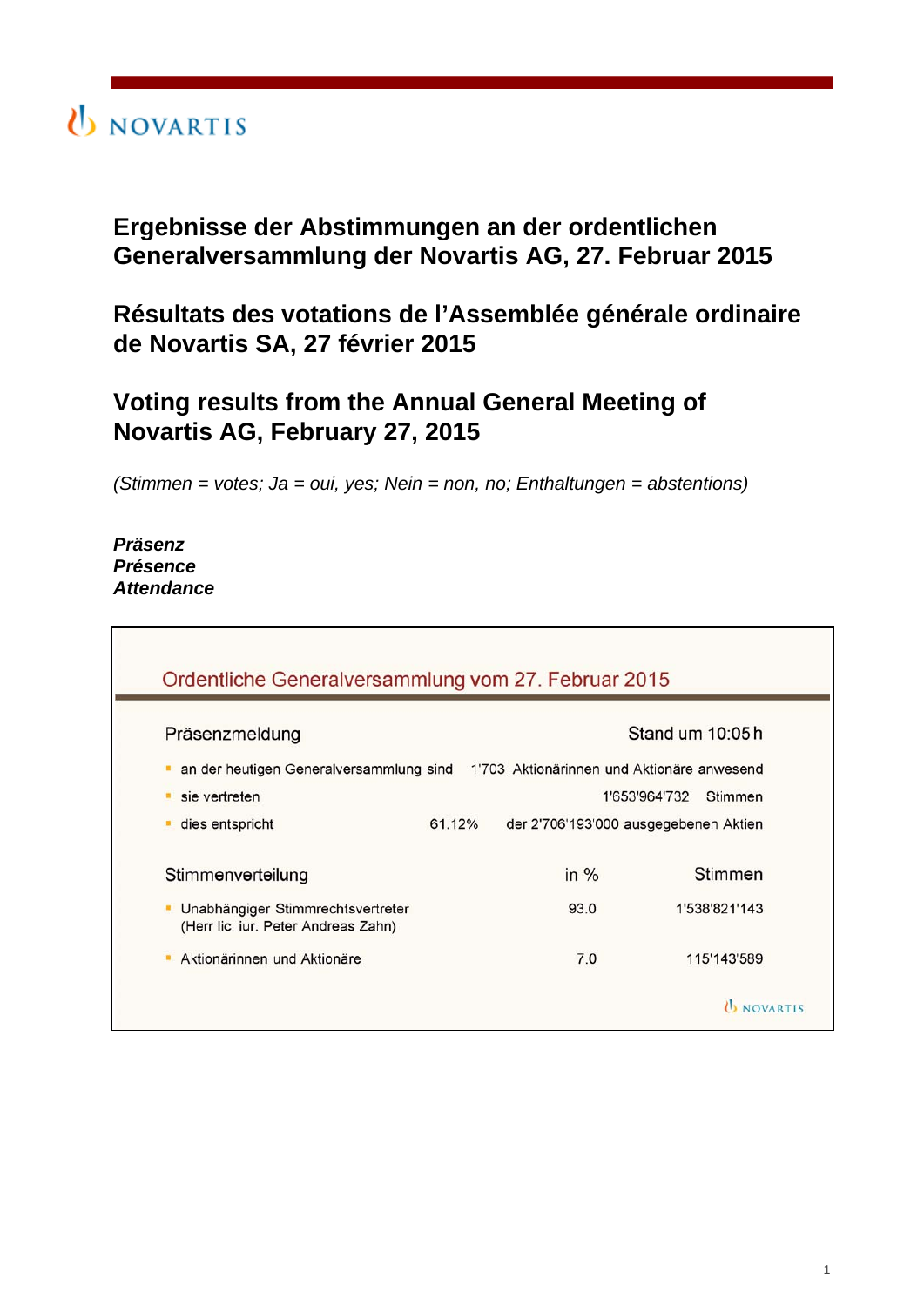1 Genehmigung des Jahresberichts der Novartis AG, der Jahresrechnung der Novartis AG und der Konzernrechnung für das Geschäftsjahr 2014

Approbation du Rapport annuel de Novartis SA, des comptes annuels de Novartis SA et des comptes consolidés du Groupe pour l'exercice 2014

Approval of the Annual Report of Novartis AG, the Financial Statements of Novartis AG and the Group Consolidated Financial Statements for the 2014 Financial Year

| Traktandum 1                                                                                                                             |      | Endresultat um 11:15h |
|------------------------------------------------------------------------------------------------------------------------------------------|------|-----------------------|
| Genehmigung des Jahresberichts der Novartis AG, der Jahresrechnung der Novartis AG<br>und der Konzernrechnung für das Geschäftsjahr 2014 |      |                       |
| Abstimmungsergebnis                                                                                                                      | in % | Stimmen               |
| $\blacksquare$ Ja                                                                                                                        | 99.8 | 1'650'343'365         |
| • Nein                                                                                                                                   | 0.0  | 695'290               |
| Enthaltungen                                                                                                                             | 0.2  | 2'972'041             |

2 Entlastung der Mitglieder des Verwaltungsrats und der Geschäftsleitung Décharge aux membres du Conseil d'administration et du Comité de direction Discharge from Liability of the Members of the Board of Directors and the Executive **Committee** 

| Traktandum 2                                                           |      | Endresultat um 11:19h |
|------------------------------------------------------------------------|------|-----------------------|
| Entlastung der Mitglieder des Verwaltungsrats und der Geschäftsleitung |      |                       |
| Abstimmungsergebnis                                                    | in % | <b>Stimmen</b>        |
| $\blacksquare$ Ja                                                      | 98.9 | 1'634'546'603         |
| • Nein                                                                 | 0.6  | 9'599'935             |
| Enthaltungen<br>٠                                                      | 0.5  | 8'357'965             |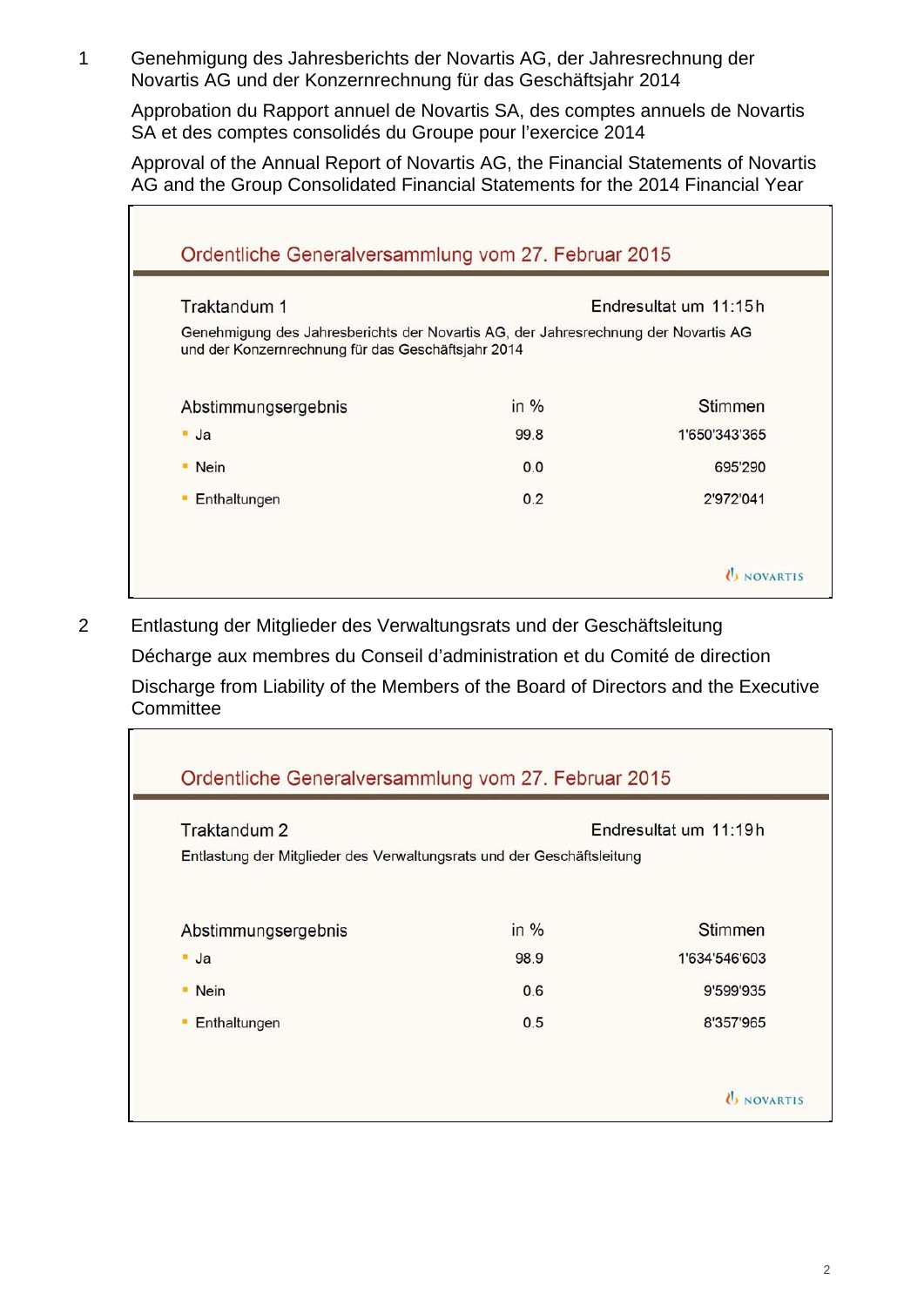3 Verwendung des verfügbaren Gewinns der Novartis AG gemäss Bilanz und Dividendenbeschluss

Affectation du bénéfice résultant du bilan de Novartis SA et fixation du dividende

Appropriation of Available Earnings of Novartis AG as per Balance Sheet and Declaration of Dividend

| Traktandum 3                                                                                |      | Endresultat um 11:25h |
|---------------------------------------------------------------------------------------------|------|-----------------------|
| Verwendung des verfügbaren Gewinns der Novartis AG<br>gemäss Bilanz und Dividendenbeschluss |      |                       |
| Abstimmungsergebnis                                                                         | in % | <b>Stimmen</b>        |
| $-Ja$                                                                                       | 99.9 | 1'651'486'750         |
| • Nein                                                                                      | 0.0  | 604'376               |
| Enthaltungen                                                                                | 0.1  | 1'873'007             |

4 Kapitalherabsetzung

Réduction du capital

Reduction of Share Capital

| Traktandum 4<br>Kapitalherabsetzung |      | Endresultat um 11:33h |
|-------------------------------------|------|-----------------------|
| Abstimmungsergebnis                 | in % | <b>Stimmen</b>        |
| $\blacksquare$ Ja                   | 99.8 | 1'649'645'361         |
| <b>Nein</b><br>٠                    | 0.1  | 1'619'810             |
| Enthaltungen                        | 0.1  | 2'403'669             |

Ĕ.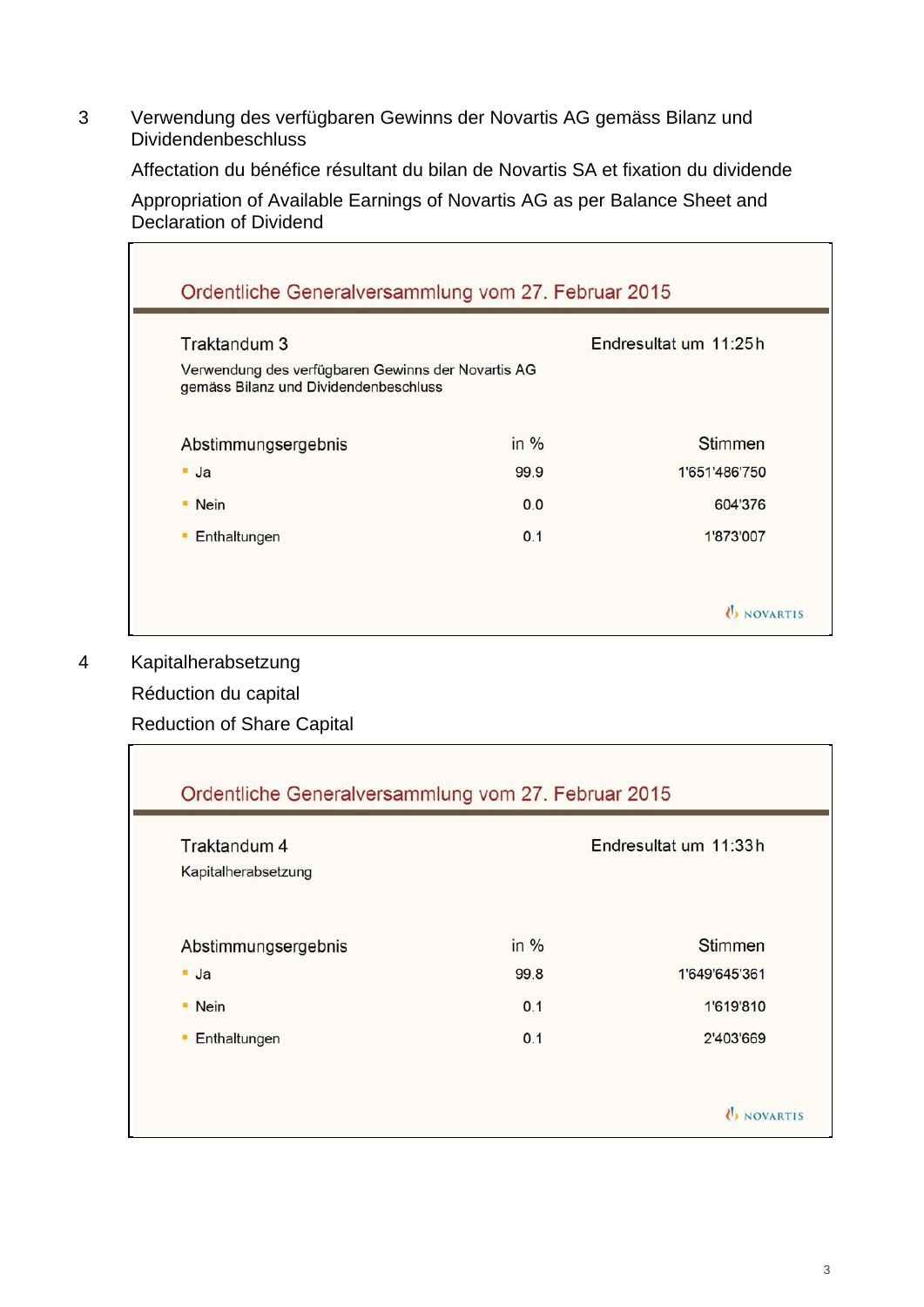5 Statutenrevision

 $\blacksquare$ 

Révision des statuts

Revision of the Articles of Incorporation

| Traktandum 5        |      | Endresultat um 11:53h |
|---------------------|------|-----------------------|
| Statutenrevision    |      |                       |
| Abstimmungsergebnis | in % | <b>Stimmen</b>        |
| $-Ja$               | 94.5 | 1'549'767'837         |
| • Nein              | 4.4  | 72'337'989            |
| Enthaltungen        | 1.1  | 18'044'793            |

6.1 Bindende Abstimmung über die Gesamtvergütung der Mitglieder des Verwaltungsrats von der ordentlichen Generalversammlung 2015 bis zur ordentlichen Generalversammlung 2016

Vote contraignant sur la rémunération globale des membres du Conseil d'administration de l'Assemblée générale 2015 à l'Assemblée générale 2016

Binding Vote on Total Compensation for Members of the Board of Directors from the 2015 Annual General Meeting to the 2016 Annual General Meeting

| Traktandum 6.1                                                                                                                                                               |      | Endresultat um 12:13h |
|------------------------------------------------------------------------------------------------------------------------------------------------------------------------------|------|-----------------------|
| Bindende Abstimmung über die Gesamtvergütung der Mitglieder des Verwaltungsrats von der<br>ordentlichen Generalversammlung 2015 bis zur ordentlichen Generalversammlung 2016 |      |                       |
| Abstimmungsergebnis                                                                                                                                                          | in % | Stimmen               |
| $\blacksquare$ Ja                                                                                                                                                            | 97.8 | 1'616'027'847         |
| $\blacksquare$ Nein                                                                                                                                                          | 2.0  | 33'088'508            |
| Enthaltungen                                                                                                                                                                 | 0.2  | 4'115'844             |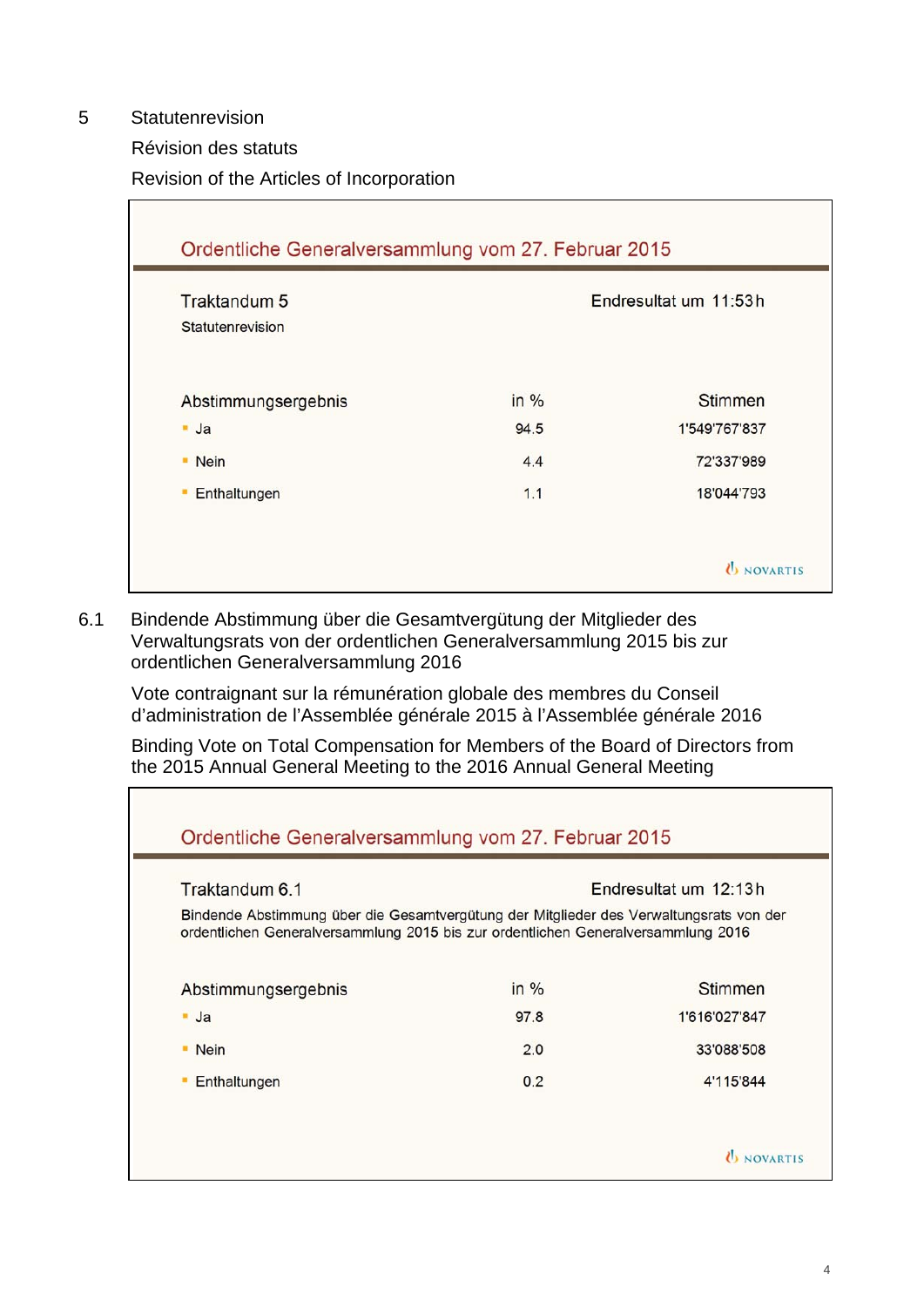6.2 Bindende Abstimmung über die Gesamtvergütung der Mitglieder der Geschäftsleitung für das nächste Geschäftsjahr, d.h. 2016

Vote contraignant sur la rémunération globale des membres du Comité de direction pour l'exercice suivant, soit 2016

Binding Vote on Total Compensation for Members of the Executive Committee for the next Financial Year, i.e. 2016

| Bindende Abstimmung über die Gesamtvergütung der Mitglieder der Geschäftsleitung für<br>das nächste Geschäftsjahr, d.h. 2016 |        |               |
|------------------------------------------------------------------------------------------------------------------------------|--------|---------------|
| Abstimmungsergebnis                                                                                                          | in $%$ | Stimmen       |
| $\blacksquare$ Ja                                                                                                            | 93.7   | 1'549'461'682 |
| • Nein                                                                                                                       | 6.0    | 99'450'870    |
| Enthaltungen<br>٠                                                                                                            | 0.3    | 4'321'307     |

6.3 Konsultativabstimmung über den Vergütungsbericht 2014 Vote consultatif sur le Rapport de rémunération 2014 Advisory Vote on the 2014 Compensation Report

| Ordentliche Generalversammlung vom 27. Februar 2015<br>Traktandum 6.3<br>Konsultativabstimmung über den Vergütungsbericht 2014 |      | Endresultat um 12:16h |
|--------------------------------------------------------------------------------------------------------------------------------|------|-----------------------|
| Abstimmungsergebnis                                                                                                            | in % | <b>Stimmen</b>        |
| $-Ja$                                                                                                                          | 90.9 | 1'502'663'915         |
| • Nein                                                                                                                         | 8.1  | 133'958'866           |
| Enthaltungen                                                                                                                   | 1.0  | 16'502'342            |
|                                                                                                                                |      | <b>U</b> NOVARTIS     |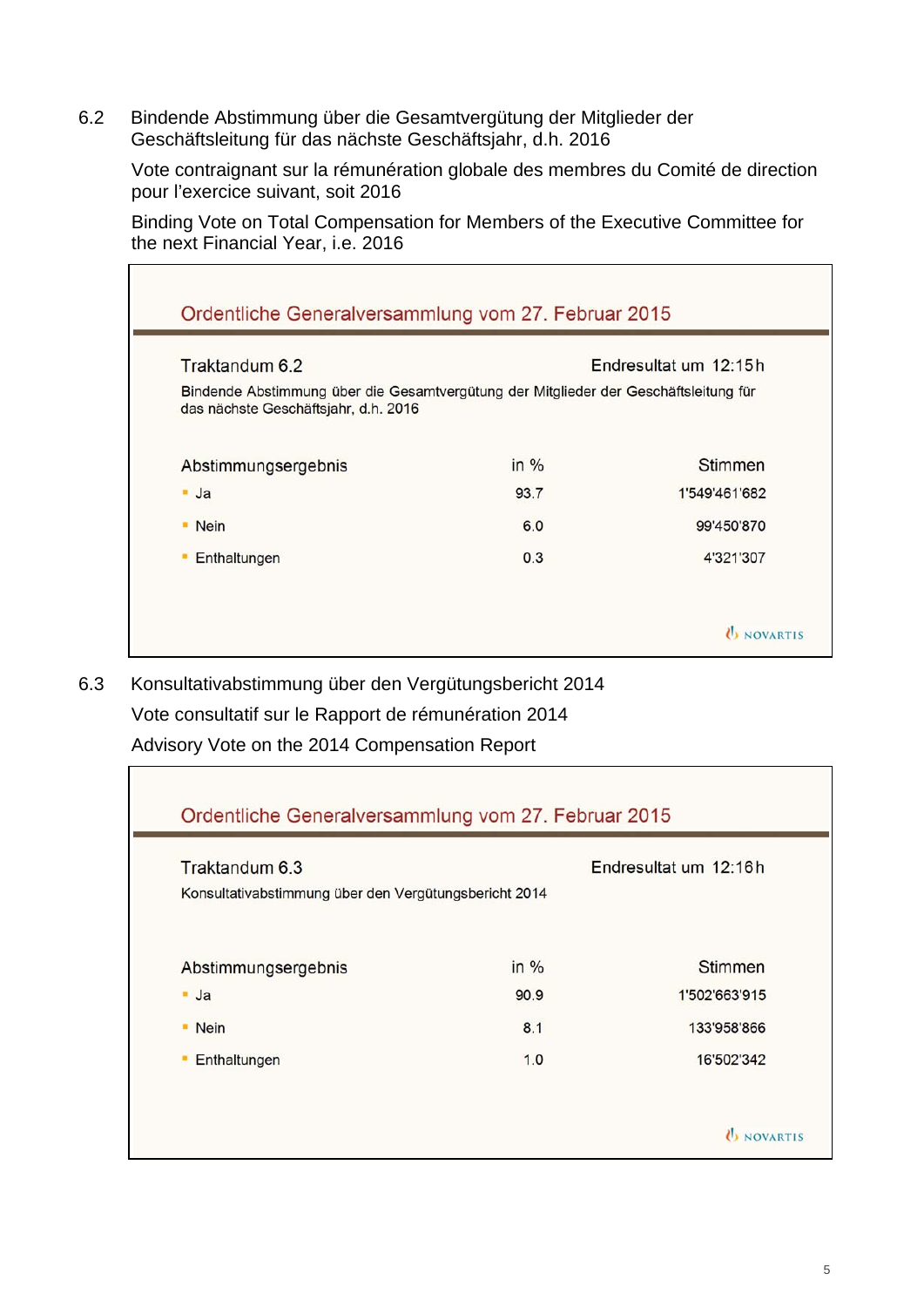7.1 Wiederwahl von Herrn Dr. Jörg Reinhardt und Wiederwahl als Präsident des Verwaltungsrats (in der gleichen Abstimmung)

Réélection de M. le Dr Joerg Reinhardt et sa réélection comme Président du Conseil d'administration (au cours du même vote)

Re-election of Joerg Reinhardt, Ph.D., and re-election as Chairman of the Board of Directors (in a single vote)

| Traktandum 7.1                                                                                                           |        | Endresultat um 12:19h |
|--------------------------------------------------------------------------------------------------------------------------|--------|-----------------------|
| Wiederwahl von Herrn Dr. Jörg Reinhardt und Wiederwahl als Präsident des Verwaltungsrats<br>(in der gleichen Abstimmung) |        |                       |
| Abstimmungsergebnis                                                                                                      | in $%$ | <b>Stimmen</b>        |
| $\blacksquare$ Ja                                                                                                        | 99.3   | 1'641'790'843         |
| • Nein                                                                                                                   | 0.4    | 6'765'961             |
| Enthaltungen<br>٠                                                                                                        | 0.3    | 4'486'173             |

7.2 Wiederwahl von Herrn Prof. Dr. med. Dimitri Azar Réélection de M. le Prof. Dr Dimitri Azar Re-election of Dimitri Azar, M.D.

| Traktandum 7.2                                   |         | Endresultat um 12:23h |
|--------------------------------------------------|---------|-----------------------|
| Wiederwahl von Herrn Prof. Dr. med. Dimitri Azar |         |                       |
| Abstimmungsergebnis                              | $in \%$ | <b>Stimmen</b>        |
| $\blacksquare$ Ja                                | 99.6    | 1'646'505'518         |
| • Nein                                           | 0.1     | 1'782'071             |
| Enthaltungen<br>٠                                | 0.3     | 4'631'023             |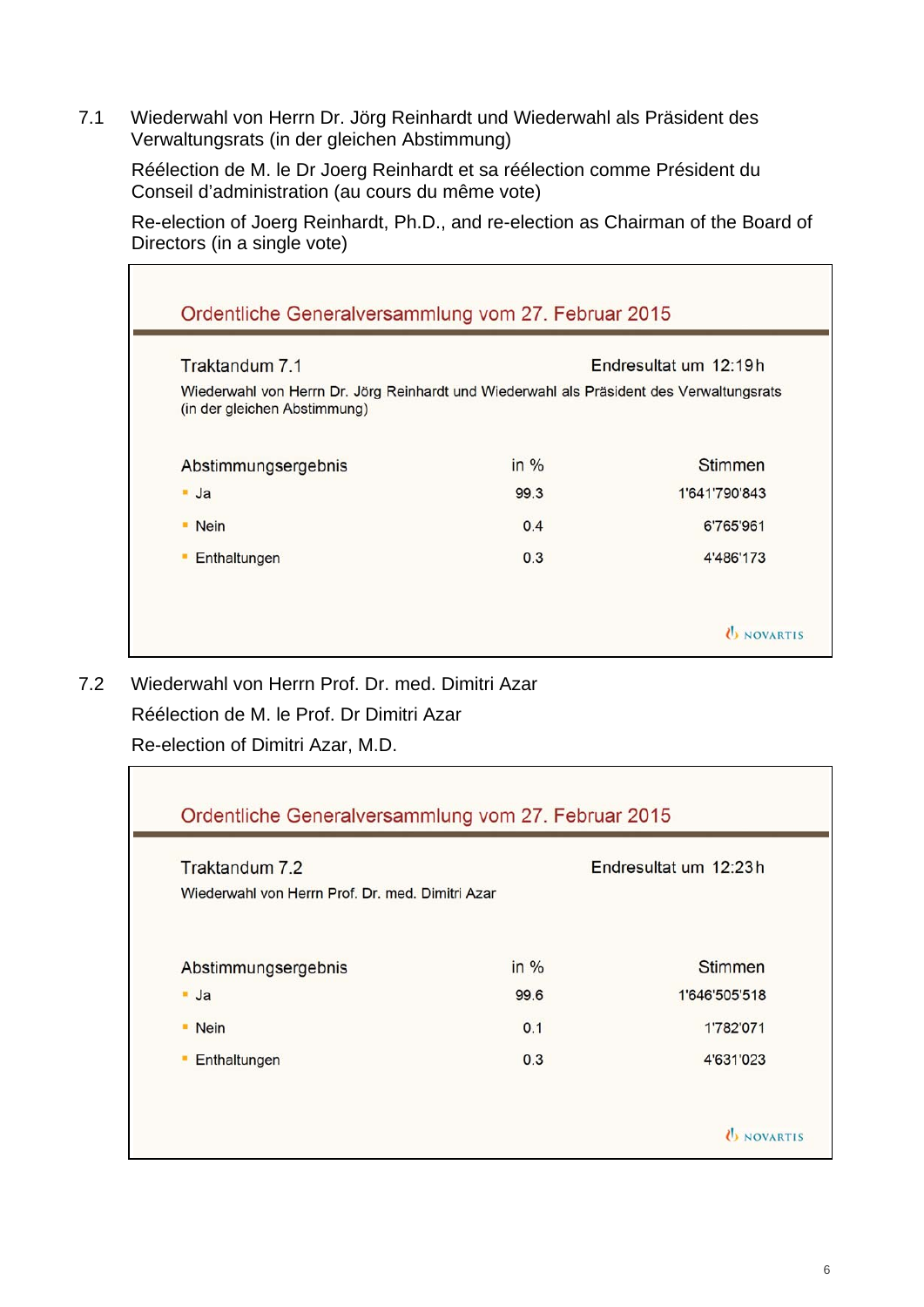7.3 Wiederwahl von Frau Prof. Dr. med. Verena A. Briner Réélection de Mme la Prof. Dr Verena A. Briner Re-election of Verena A. Briner, M.D.

| Traktandum 7.3                                      |      | Endresultat um 12:24 h |
|-----------------------------------------------------|------|------------------------|
| Wiederwahl von Frau Prof. Dr. med. Verena A. Briner |      |                        |
| Abstimmungsergebnis                                 | in % | <b>Stimmen</b>         |
| $-Ja$                                               | 99.6 | 1'646'513'398          |
| • Nein                                              | 0.1  | 1'880'702              |
| Enthaltungen<br>٠                                   | 0.3  | 4'506'525              |

7.4 Wiederwahl von Herrn Prof. Dr. Srikant Datar Réélection de M. le Prof. Dr Srikant Datar

Re-election of Srikant Datar, Ph.D.

| Traktandum 7.4                               |      | Endresultat um 12:25h |
|----------------------------------------------|------|-----------------------|
| Wiederwahl von Herrn Prof. Dr. Srikant Datar |      |                       |
| Abstimmungsergebnis                          | in % | <b>Stimmen</b>        |
| $\blacksquare$ Ja                            | 97.4 | 1'610'929'799         |
| • Nein                                       | 2.4  | 38'997'667            |
| Enthaltungen                                 | 0.2  | 2'927'257             |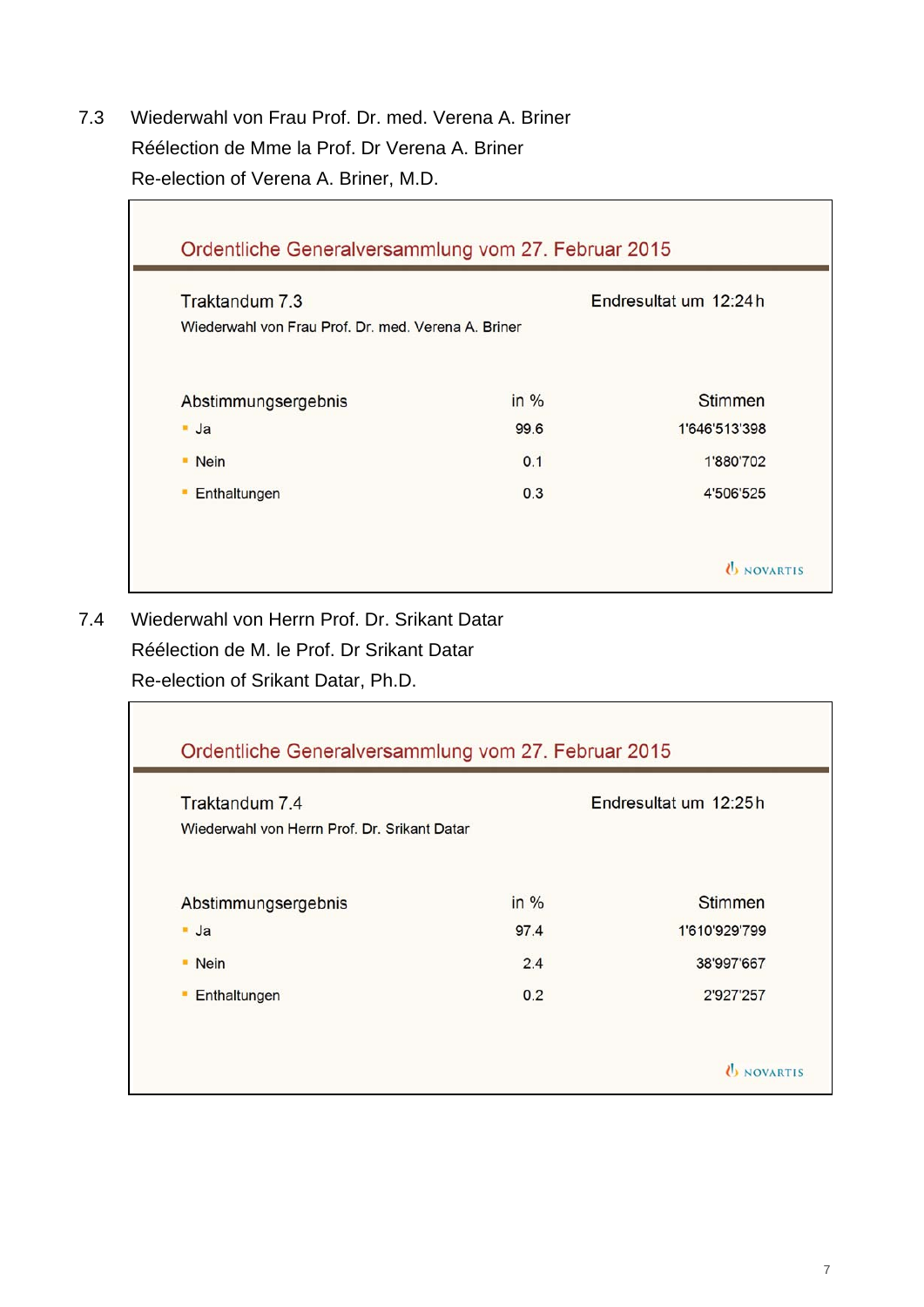7.5 Wiederwahl von Frau Ann Fudge Réélection de Mme Ann Fudge Re-election of Ann Fudge

| Traktandum 7.5                |      | Endresultat um 12:26h |
|-------------------------------|------|-----------------------|
| Wiederwahl von Frau Ann Fudge |      |                       |
| Abstimmungsergebnis           | in % | Stimmen               |
| $-Ja$                         | 99.0 | 1'636'350'201         |
| • Nein                        | 0.7  | 11'404'640            |
| Enthaltungen<br>٠             | 0.3  | 4'765'765             |

7.6 Wiederwahl von Herrn Dr. h.c. Pierre Landolt Réélection de M. le Dr h.c. Pierre Landolt Re-election of Pierre Landolt, Ph.D.

| Traktandum 7.6                               |      | Endresultat um 12:27h |
|----------------------------------------------|------|-----------------------|
| Wiederwahl von Herrn Dr. h.c. Pierre Landolt |      |                       |
| Abstimmungsergebnis                          | in % | <b>Stimmen</b>        |
| $-Ja$                                        | 97.7 | 1'614'639'532         |
| • Nein                                       | 2.0  | 33'316'329            |
| Enthaltungen<br>٠                            | 0.3  | 4'517'495             |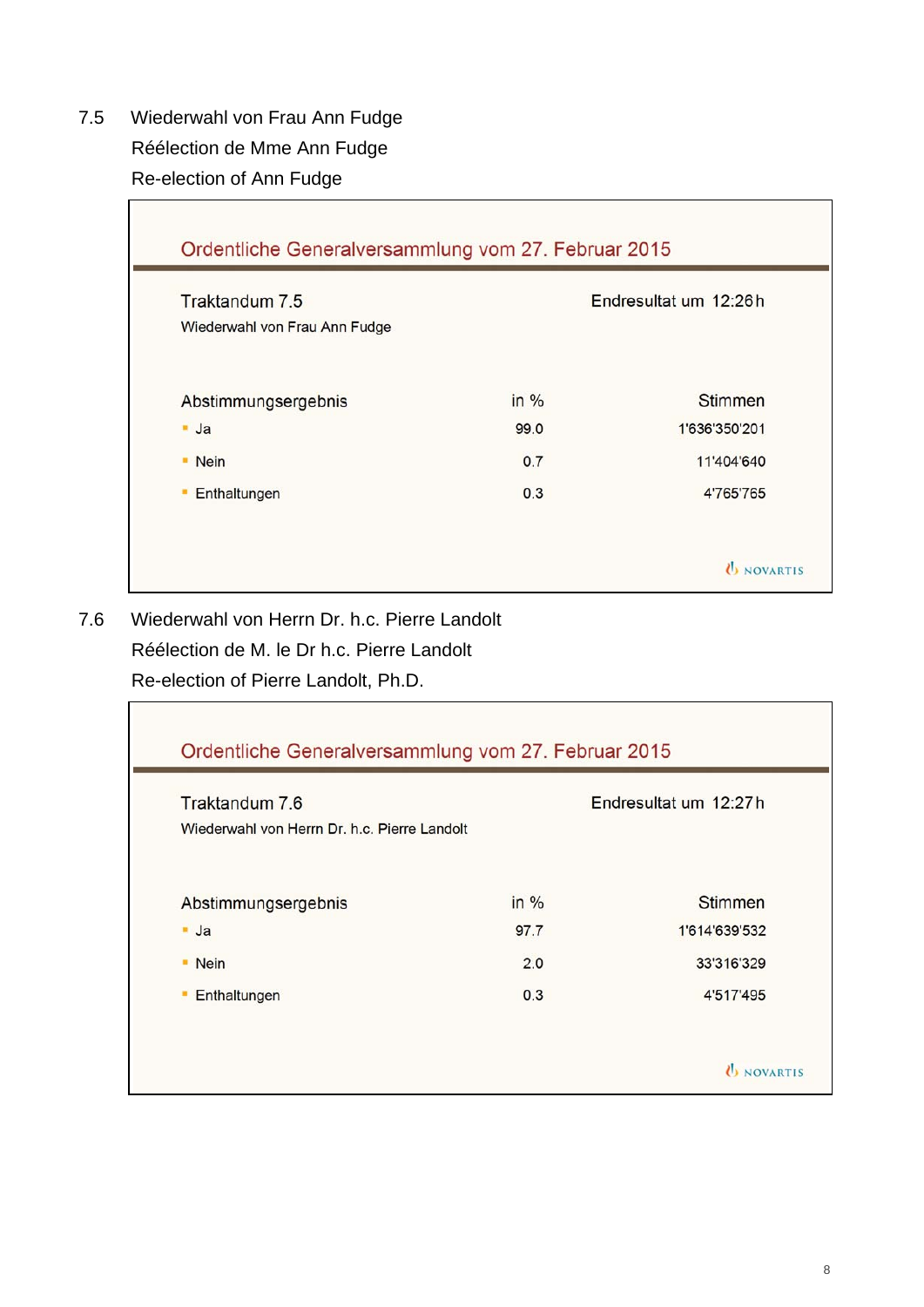7.7 Wiederwahl von Herrn Dr. Andreas von Planta Réélection de M. le Dr Andreas von Planta Re-election of Andreas von Planta, Ph.D.

| Traktandum 7.7                              |      | Endresultat um 12:28h |
|---------------------------------------------|------|-----------------------|
| Wiederwahl von Herrn Dr. Andreas von Planta |      |                       |
| Abstimmungsergebnis                         | in % | <b>Stimmen</b>        |
| $-Ja$                                       | 99.2 | 1'638'262'089         |
| • Nein                                      | 0.7  | 11'844'390            |
| Enthaltungen<br>٠                           | 0.1  | 2'284'847             |

7.8 Wiederwahl von Herrn Prof. Dr. med. Charles L. Sawyers Réélection de M. le Prof. Dr Charles L. Sawyers Re-election of Charles L. Sawyers, M.D.

| Traktandum 7.8                                         |      | Endresultat um 12:30h |
|--------------------------------------------------------|------|-----------------------|
| Wiederwahl von Herrn Prof. Dr. med. Charles L. Sawyers |      |                       |
| Abstimmungsergebnis                                    | in % | <b>Stimmen</b>        |
| $-Ja$                                                  | 99.6 | 1'646'023'279         |
| • Nein                                                 | 0.1  | 1'707'458             |
| Enthaltungen<br>٠                                      | 0.3  | 4'651'719             |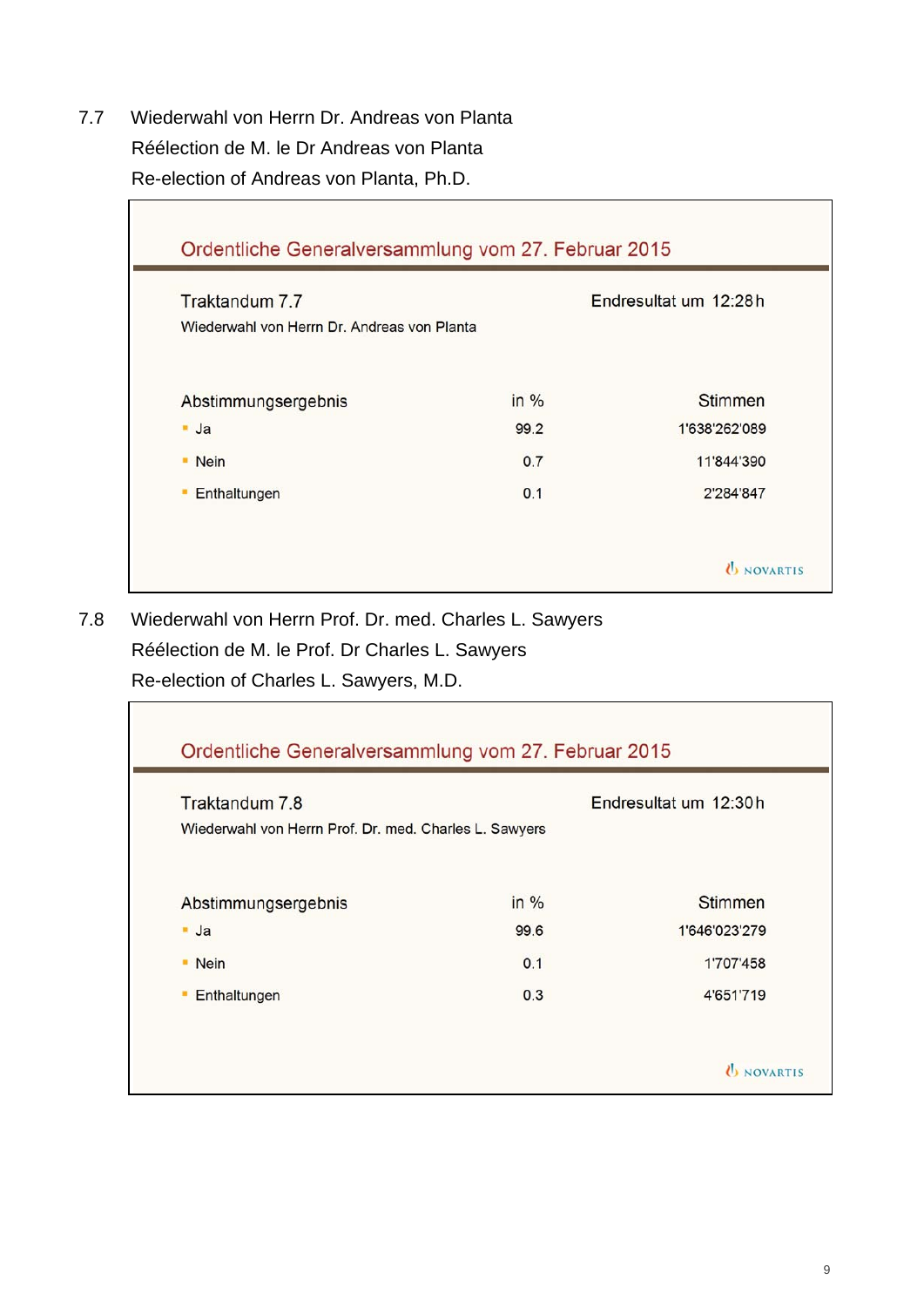7.9 Wiederwahl von Herrn Dr. Enrico Vanni Réélection de M. le Dr Enrico Vanni Re-election of Enrico Vanni, Ph.D.

 $\blacksquare$ 

| Traktandum 7.9                        |      | Endresultat um 12:31h |  |
|---------------------------------------|------|-----------------------|--|
| Wiederwahl von Herrn Dr. Enrico Vanni |      |                       |  |
| Abstimmungsergebnis                   | in % | <b>Stimmen</b>        |  |
| $-Ja$                                 | 99.0 | 1'634'767'355         |  |
| • Nein                                | 0.9  | 15'305'123            |  |
| Enthaltungen<br>٠                     | 0.1  | 2'280'548             |  |

7.10 Wiederwahl von Herrn William T. Winters

Réélection de M. William T. Winters

Re-election of William T. Winters

| Traktandum 7.10<br>Wiederwahl von Herrn William T. Winters |      | Endresultat um 12:32h |
|------------------------------------------------------------|------|-----------------------|
| Abstimmungsergebnis                                        | in % | <b>Stimmen</b>        |
| $-Ja$                                                      | 99.7 | 1'647'110'044         |
| • Nein                                                     | 0.1  | 2'386'972             |
| Enthaltungen                                               | 0.2  | 2'823'032             |

Ŧ.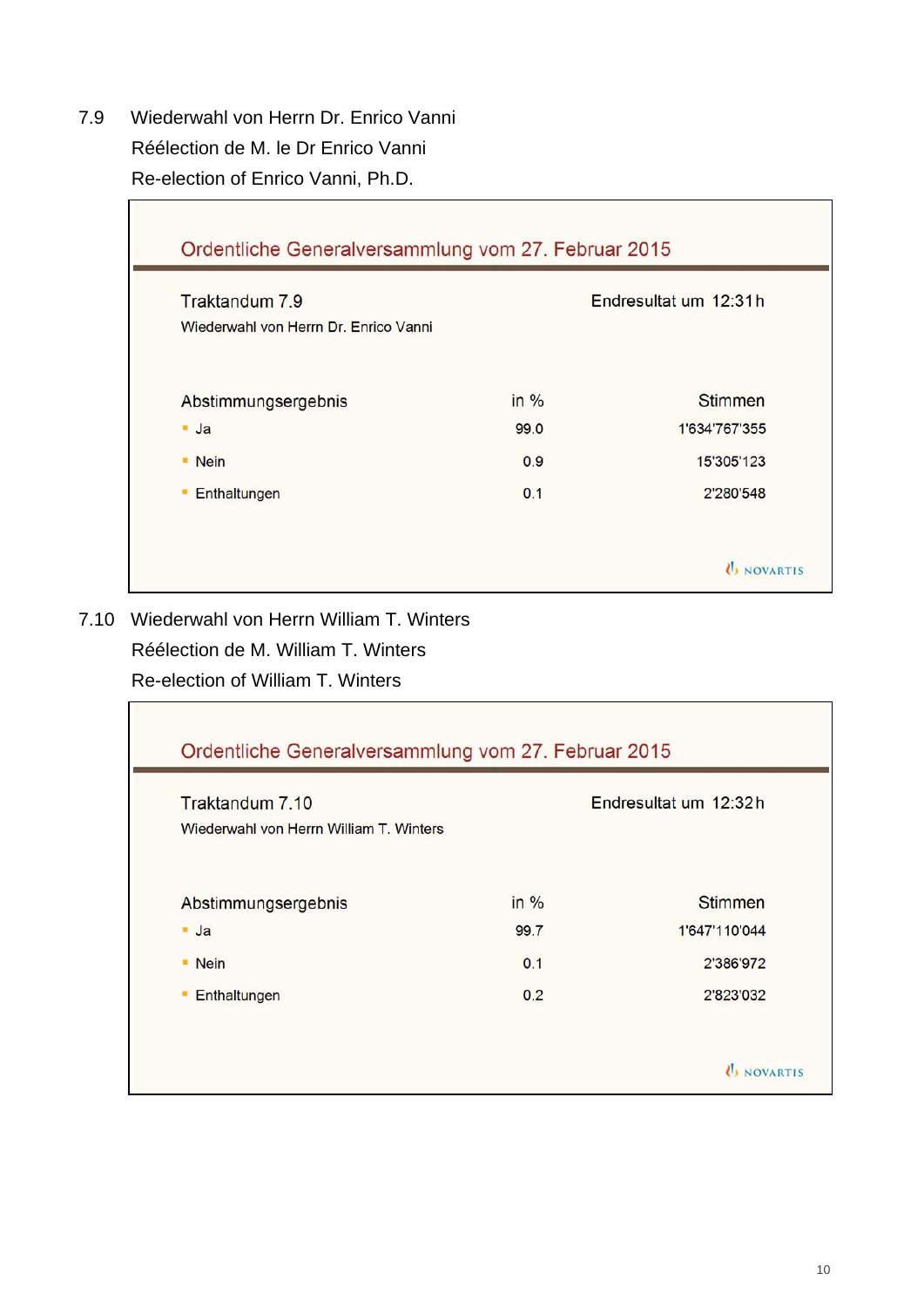7.11 Wahl von Frau Prof. Dr. med. Nancy C. Andrews Election de Mme la Prof. Dr Nancy C. Andrews Election of Nancy C. Andrews, M.D., Ph.D.

| Traktandum 7.11                               |      | Endresultat um 12:34 h |
|-----------------------------------------------|------|------------------------|
| Wahl von Frau Prof. Dr. med. Nancy C. Andrews |      |                        |
| Abstimmungsergebnis                           | in % | <b>Stimmen</b>         |
| $\blacksquare$ Ja                             | 99.8 | 1'648'464'293          |
| • Nein                                        | 0.1  | 1'483'437              |
| Enthaltungen<br>٠                             | 0.1  | 2'368'318              |

8.1 Wiederwahl von Herrn Prof. Dr. Srikant Datar als Mitglied des Vergütungsausschusses

Réélection de M. le Prof. Dr Srikant Datar au Comité de rémunération

Re-election of Srikant Datar, Ph.D., as member of the Compensation Committee

| Traktandum 8.1                                                                      |      | Endresultat um 12:36h |
|-------------------------------------------------------------------------------------|------|-----------------------|
| Wiederwahl von Herrn Prof. Dr. Srikant Datar als Mitglied des Vergütungsausschusses |      |                       |
|                                                                                     |      |                       |
| Abstimmungsergebnis                                                                 | in % | <b>Stimmen</b>        |
| $-Ja$                                                                               | 97.7 | 1'613'965'764         |
| • Nein                                                                              | 2.0  | 33'429'877            |
| Enthaltungen<br>٠                                                                   | 0.3  | 4'904'357             |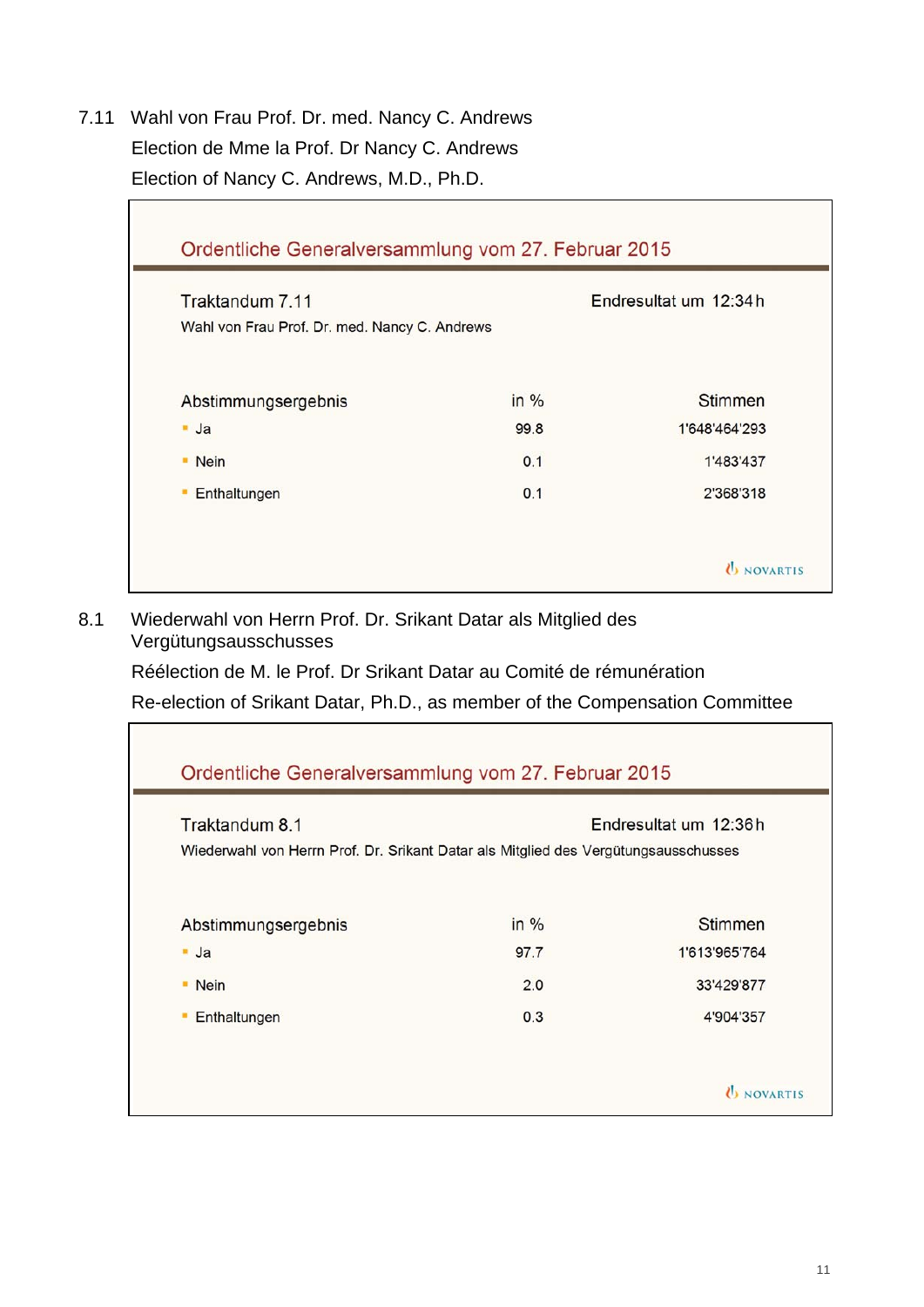8.2 Wiederwahl von Frau Ann Fudge als Mitglied des Vergütungsausschusses Réélection de Mme Ann Fudge au Comité de rémunération Re-election of Ann Fudge as member of the Compensation Committee

| Traktandum 8.2                                                       |      | Endresultat um 12:37h |
|----------------------------------------------------------------------|------|-----------------------|
| Wiederwahl von Frau Ann Fudge als Mitglied des Vergütungsausschusses |      |                       |
|                                                                      | in % | Stimmen               |
| Abstimmungsergebnis<br>$-Ja$                                         | 98.6 | 1'628'814'629         |
| • Nein                                                               | 1.1  | 18'248'064            |
| Enthaltungen                                                         | 0.3  | 5'184'048             |

8.3 Wiederwahl von Herrn Dr. Enrico Vanni als Mitglied des Vergütungsausschusses Réélection de M. le Dr Enrico Vanni au Comité de rémunération Re-election of Enrico Vanni, Ph.D., as member of the Compensation Committee

| Ordentliche Generalversammlung vom 27. Februar 2015                          |      |                       |
|------------------------------------------------------------------------------|------|-----------------------|
| Traktandum 8.3                                                               |      | Endresultat um 12:38h |
| Wiederwahl von Herrn Dr. Enrico Vanni als Mitglied des Vergütungsausschusses |      |                       |
| Abstimmungsergebnis                                                          | in % | Stimmen               |
| $\blacksquare$ Ja                                                            | 98.3 | 1'624'803'293         |
| <b>Nein</b><br>٠                                                             | 1.5  | 24'659'665            |
| Enthaltungen                                                                 | 0.2  | 2'772'418             |
|                                                                              |      |                       |
|                                                                              |      | U NOVARTIS            |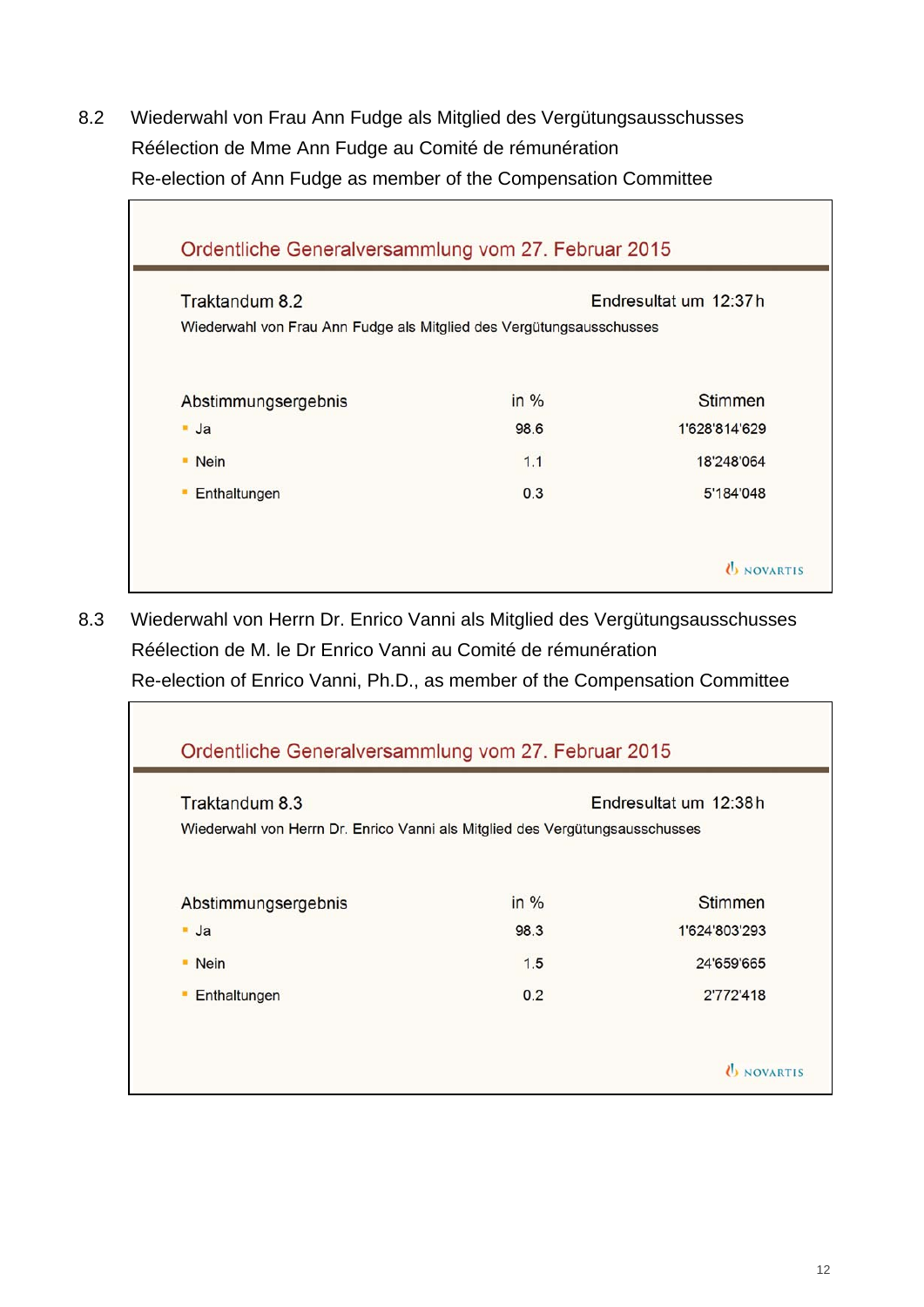8.4 Wahl von Herrn William T. Winters als Mitglied des Vergütungsausschusses Election de M. William T. Winters au Comité de rémunération Election of William T. Winters as member of the Compensation Committee

| Traktandum 8.4                                                           |      | Endresultat um 12:39h |
|--------------------------------------------------------------------------|------|-----------------------|
| Wahl von Herrn William T. Winters als Mitglied des Vergütungsausschusses |      |                       |
|                                                                          |      |                       |
| Abstimmungsergebnis                                                      | in % | Stimmen               |
| $-Ja$                                                                    | 99.1 | 1'636'481'897         |
| • Nein                                                                   | 0.6  | 10'370'338            |
| Enthaltungen<br>٠                                                        | 0.3  | 5'360'898             |

9 Wiederwahl der Revisionsstelle Réélection de l'organe de révision

Re-election of the Statutory Auditor

| Traktandum 9                   | Endresultat um 12:41h |                |
|--------------------------------|-----------------------|----------------|
| Wiederwahl der Revisionsstelle |                       |                |
| Abstimmungsergebnis            | in %                  | <b>Stimmen</b> |
| $-Ja$                          | 98.9                  | 1'632'849'503  |
| • Nein                         | 0.9                   | 15'689'368     |
| Enthaltungen                   | 0.2                   | 3'633'108      |